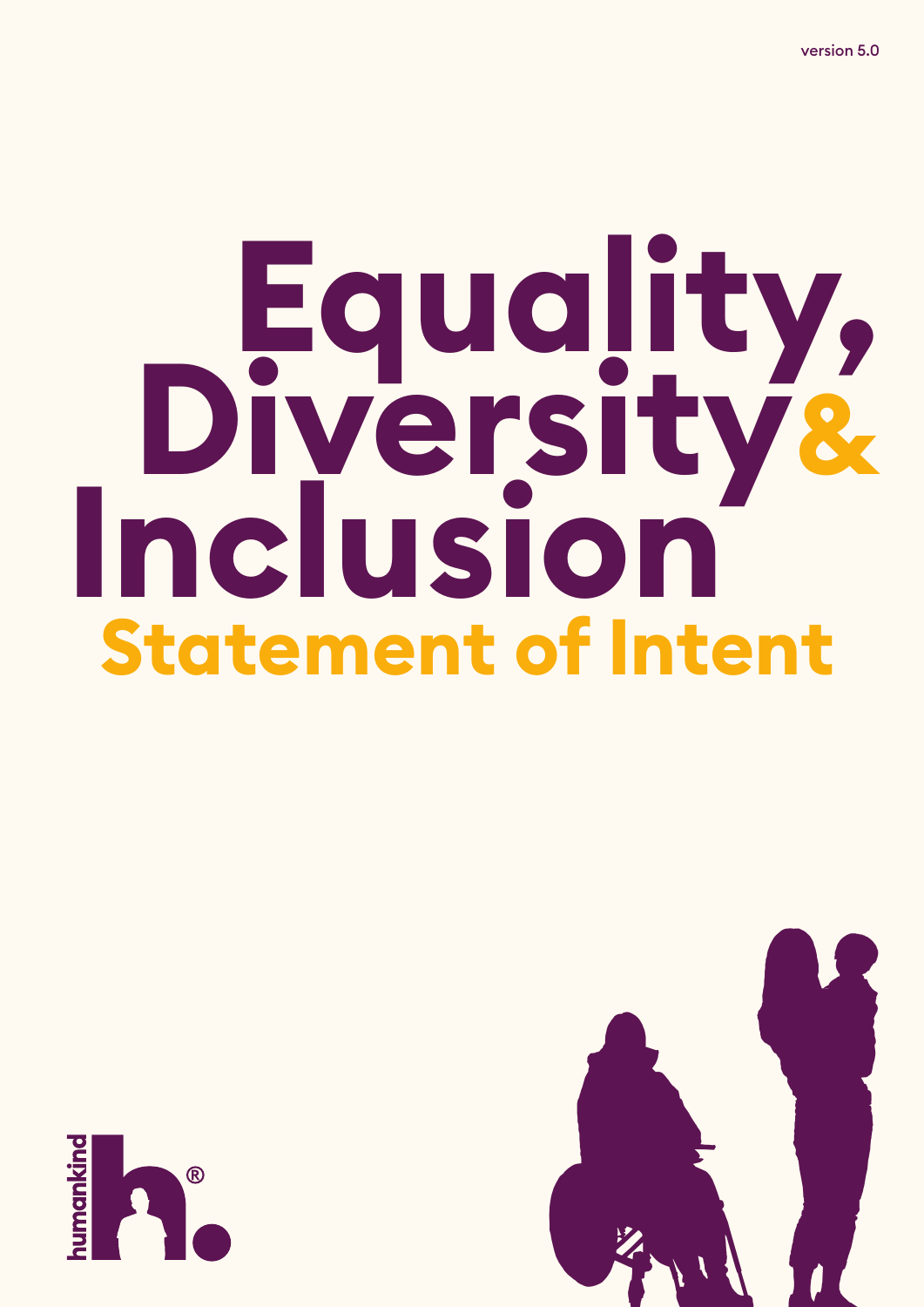

# **Equality, Diversity & Inclusion Statement of Intent**

Humankind is committed to being an organisation that is representative of the communities we serve and the regions in which we are based. We recognise that building a more diverse and inclusive workforce will allow us to reach and engage with the people who can benefit from our services.

We also recognise that society is not yet equal. The quality of people's experience of employment, education, health, care and justice still varies far too much depending on their background. This needs to change. Being part of that change means having honest, sometimes difficult, conversations about our own culture and practices. It also means turning those conversations into visible actions.

As a Charity committed to reducing deprivation and exclusion and to improving people's wellbeing, we are also committed to addressing the needs of those with multiple and complex needs who typically experience the worst health outcomes because of their experiences.

**Equality, Diversity** and **Inclusion** are the building blocks for improved service delivery, improved staff performance and improved workplace satisfaction, creating an environment where everyone thrives. Humankind is committed to real cultural change, and we strongly believe that by putting EDI at the heart of everything we do, we will deliver impactful services.

**Our vision is that EDI is everybody's business and at the core of our culture. At Humankind, Equality, Diversity and Inclusion are the foundations for fair chances, where everyone understands how they strengthen what we do.**

When we value diversity, a wide range of backgrounds, perspectives, lived experiences and ways of working, our creative capacity and organisational potential are limitless.

The EDI strategy sits alongside our Equality, Diversity and Inclusion policy. Together they set the direction and focus for Humankind. This work also closely aligns with our Working Together strategy and our ambitions to collaborate visibly and meaningfully with the people who use our services, and to guide Humankind's mission by lived experience.

We acknowledge that although we have made progress towards our commitment to EDI, we also need to do more.

Our approach will enable us to achieve a more equitable, diverse and inclusive workforce by ensuring EDI is reflected in our values and embedded in our practices and individual behaviours when delivering services. We will drive change within our organisation and beyond, whilst always ensuring that the people who use our services can access and engage and remain at the heart of our thinking and decision making.

abcdefghijklmnop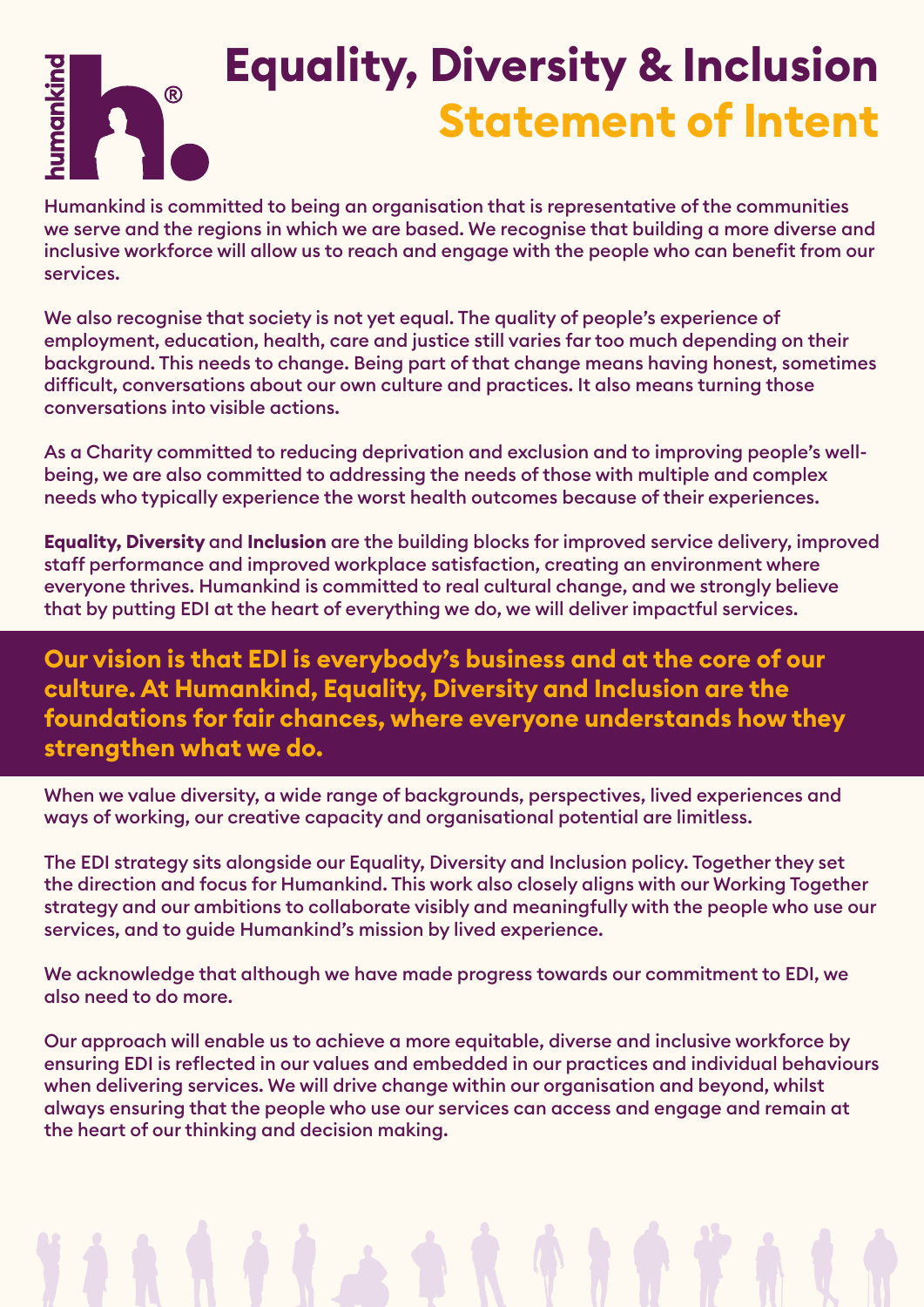

# **Equality, Diversity & Inclusion Statement of Intent**

The responsibility for EDI will continue to lie with all members of staff and volunteers, especially Humankind's leaders. Embedding EDI into our policies, practices, procedures and behaviours throughout Humankind ensures that we will keep making progress towards EDI excellence in all that we do.

The objectives in the strategy will enable Humankind to drive forward workplace cultural change aligned to our People Strategy which includes the approach to culture, to build a truly inclusive culture where people see themselves represented, feel they can do their best work, meet their career aspirations, and better support people to meet their goals.

## **Objectives**

#### **1: Leadership**

Humankind will embed a safe environment in which our leaders drive a culture where everyone thrives through feeling welcome, valued, and included.

#### **2: Representation**

We will reflect and represent the communities where we work, engaging in ways that are inclusive.

#### **3: Responsibility and confidence**

Equality, Diversity, and Inclusion is everyone's business; everyone in Humankind is responsible for contributing to the development of their knowledge and confidence around Equality, Diversity and Inclusion.

#### **4: Data**

We will be transparent with our data to show our performance against our Equality, Diversity and Inclusion targets, which will measure, evaluate and drive our success.

#### **5: Decision making and planning**

Decision making and planning for our service delivery will be viewed and made through the lens of Equality, Diversity and Inclusion.

### **Measuring success**

We will use data to measure our EDI progress on staff recruitment, retention and development. Our data will also show if people with specific protected characteristics are more or less likely to reach their support goals or treatment outcomes. We can then put targeted action in place to reduce those inequalities.

Our surveys of employees and people who use our services will include EDI indicators, providing a baseline measurement and a better understanding of experiences, which will tell us if people feel that we are making progress.

Feedback loops via EDI champions and staff networks will provide us with qualitative feedback<br>on progress made.<br>All and the contract of the contract of the contract of the contract of the contract of the contract of the co on progress made.